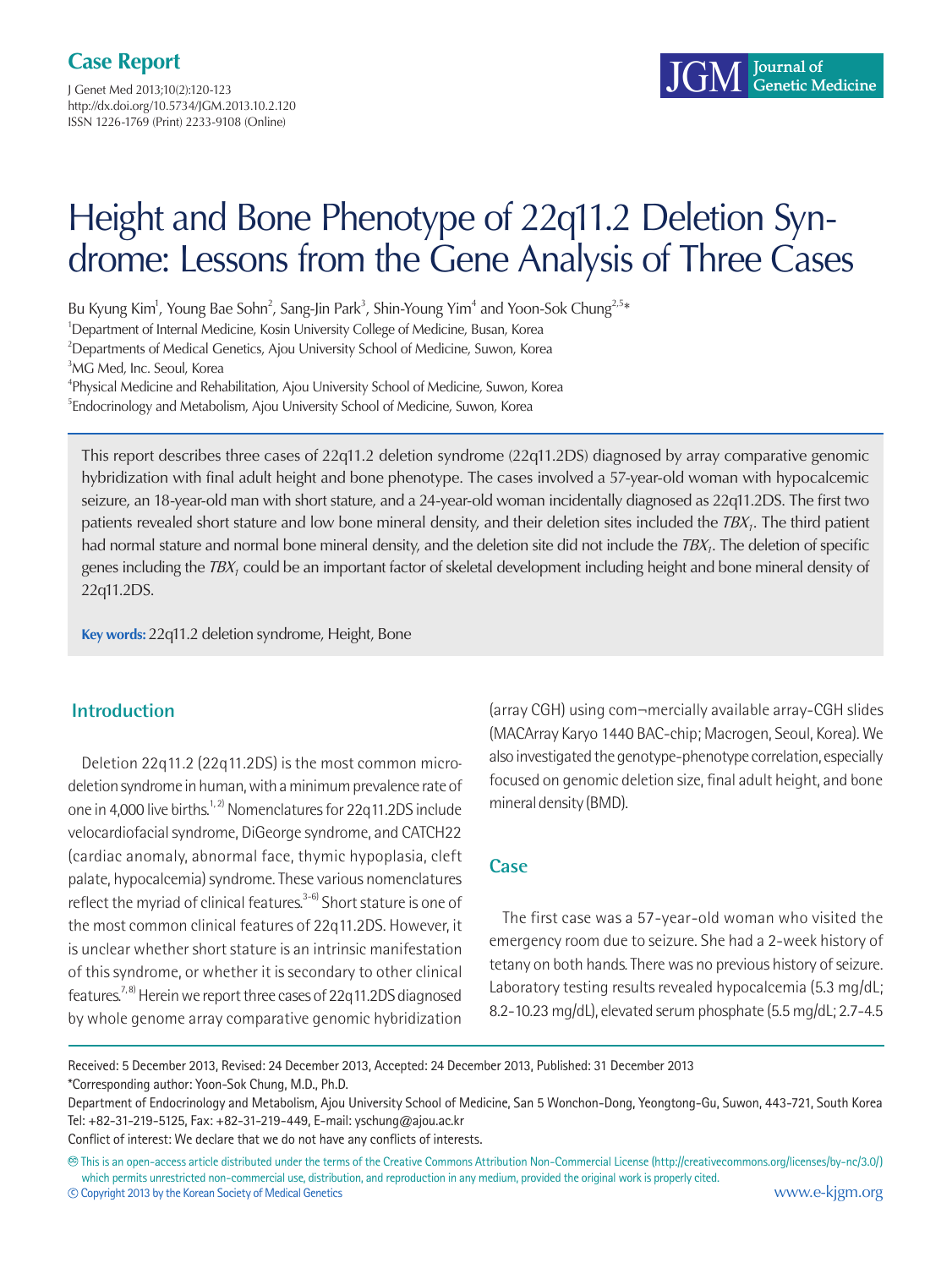mg/dL), and low values for parathyroid hormone (8 pg/mL; 11-62 pg/mL), and 25-OH-Vitamin  $D_3$  (2.1 ng/mL; 9.0-37.6 ng/mL). She had left kidney agenesis and hearing impairment in both ears (right: 50 dB, left: 40 dB). The intelligence quotient (IQ) was below average (<85); especially, verbal IQ was delayed. Osteoporosis was evident, with a BMD T score of -4.0. The patient's height was 150 cm and her weight was 43 kg lower than the  $3<sup>rd</sup>$  percentile. After supplementation with calcium and vitamin D, the patient's mental status became alert and tetany was improved. A 0.9 Mb deletion (19,030,620-19,962,449) (Fig. 1A) contained  $IBX_1$  was detected on chromosome 22q11.2 (Fig. 2A).

The second case was an 18-year-old man who visited an outpatient department with the chief complaint of short stature. His past history included cardiac surgery at 1-month-of-age, diagnosis as velopharyngeal insufficiency at the age of 6, and three incidents of fracture. His height was 156.5 cm lower than the 3<sup>rd</sup> percentile and weight was 51 kg  $(3^{rd}$  to 5<sup>th</sup> percentile). Pubertal status was normal. The level of 25-OH-Vitamin  $D_3$  was low (6.7ng/mL) and other laboratory test was normal. Serum IGF-I level was normal and the result of insulin-induced growth hormone stimulation test was normal. Although his bone age was 18 years, his lumbar spine BMD was 0.844 g/cm<sup>2</sup> and femoral neck BMD was 0.754 g/cm<sup>2</sup>, which were lower than age matched reference values (18-year-old male spine  $1.154\pm0.098$  g/cm<sup>2</sup>,

femur neck 1.106±0.119 g/cm<sup>2</sup>). <sup>9)</sup> A 2.1 Mb deletion (19,030,620-21,176,652) (Fig. 1B) contained the  $TBX_1$  was detected on chromosome 22q11.2 (Fig. 2B).

The last case was a 24-year-old woman who visited department of Physical Medicine and Rehabilitation to obtain a medical certificate of disability. She had a growth delay until 3-monthsof-age and feeding difficulty. She had a history of surgery for a cleft palate at 9-years-of-age. The level of 25-OH-Vitamin  $D_3$ was low (5.6 ng/mL) and other laboratory test was normal. She had a speech and language developmental disorder. Her BMD was normal, her height was 165.9 cm  $(75<sup>th</sup>$  to 90<sup>th</sup> percentile) and her weight was 74.7 kg (more than 95th percentile). A 0.3 Mb deletion (19,030,620-19,372,279) (Fig. 1C) did not contain the  $TBX<sub>1</sub>$  was detected on chromosome 22q11.2 (Fig. 2C).

#### **Discussion**

Although short stature is one of the most common clinical features of 22q11.2DS, the mechanism is unclear. In infancy, the growth pattern in the 22q11.2DS is slow. Several studies reported final adult heights are usually in the normal range. $3,10)$  However, an analysis of the growth charts from 188 patients reported that adults with this syndrome remained below the 2nd percentile



**Fig. 1.** Array CGH profile from chromosome 22 shows a deletion on the long arm. Arrow indicates a deletion at chromosome 22q11.2. The position of the array CGH was based on NCBI human genome build 37 (GRCh37/hg19; Feb. 2009). (A) The internal boundary is 19,030,620- 19,962,449, and its size is 0.9 Mb. (B) The internal boundary is 19,030,620-21,176,652, and its size is 2.1 Mb. (C) The internal boundary is 19,030,620-19,372,279, and its size is 0.3 Mb.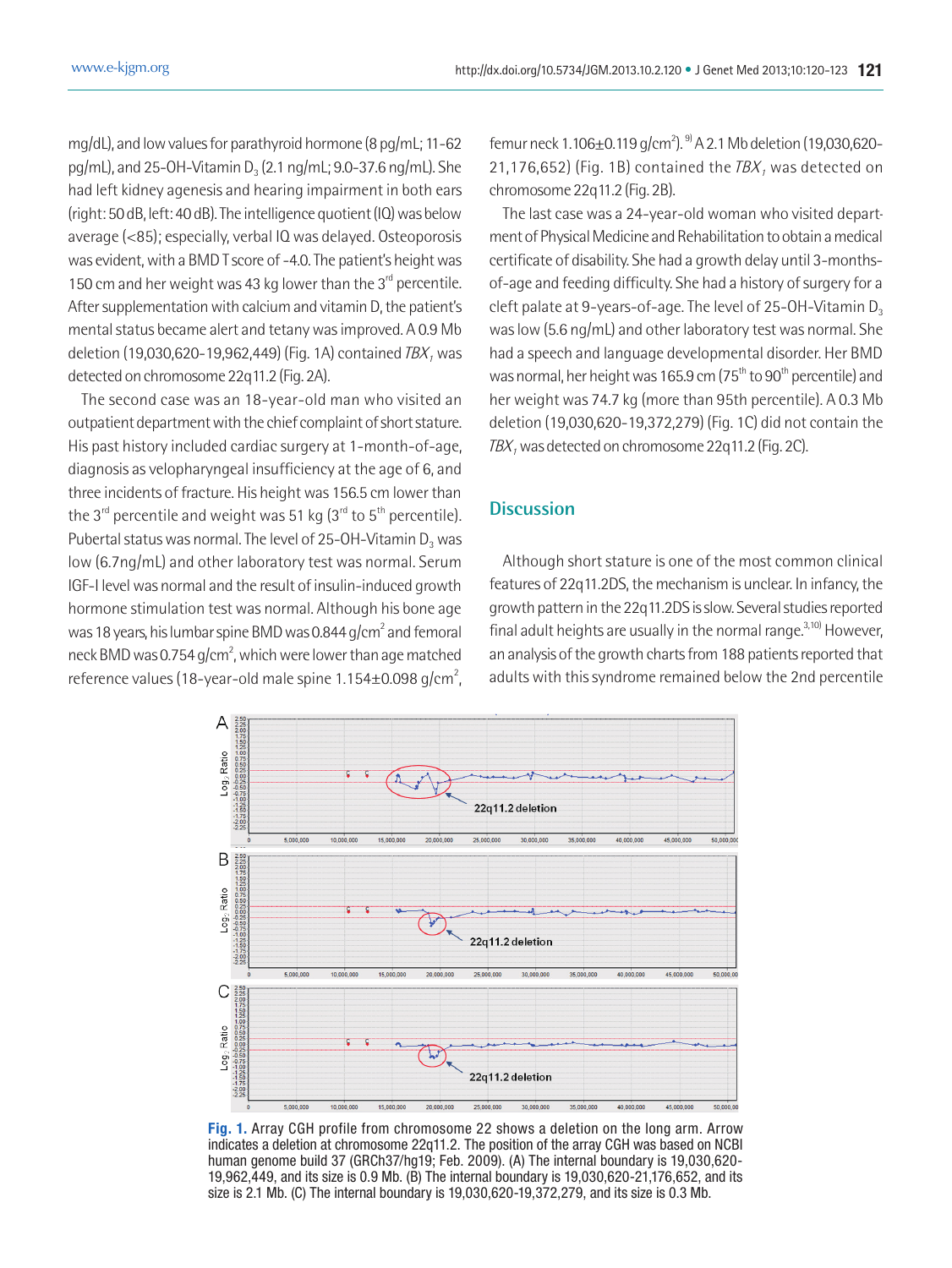

**Fig. 2.** TBX<sub>1</sub> gene present on chromosome 22q11.2. The start and end points of this gene are 19,744,226 bp and 19,771,116 bp, respectively, and its size is 26,891 bases. (A) Deletion site of case 1, which includes  $TBX_1$ . (B) Deletion site of case 2, which includes  $TBX_1$ . (C) Deletion site of case 3, which not includes  $TBX_1$ .

for the normal population. Average heights for male and female adults were 167.2 cm and 158.2 cm, respectively.<sup>8)</sup> Another paper reported that final adult heights were 166 cm and 152 cm, respectively.<sup>7)</sup> Two patients of this report were shorter than these reference values. These two cases had low BMD with or without hypoparathyroidism and hypocalcemia.

Bone mass and metabolism of the patients with 22q11.2DS are almost unknown. Stagi et al.<sup>11)</sup> reported that patients with 22q11.2DS had reduced bone mass measured by bone mineral apparent density. The reduction of bone mass worsened with age in adults. The authors explained that lower bone mass was probably due to reduced bone modeling during childhood, which would result in a reduced peak bone mass, posing a significant risk of impaired bone mass in adulthood.<sup>11)</sup> Hypoparathyroidism and hypocalcemia are also frequent manifestations in 22q11.2DS, although are the insufficient cause of reduced BMD. Post-surgical hypopatathyroidism as well as idiopathic hypoparathyroidism increases BMD.<sup>12-14)</sup> Therefore, the causes of reduced bone mass in 22q11.2DS may be multifocal.

Previous studies reported 50% to 80% of the variance in bone mass is genetically determined.<sup>15-17)</sup> A Caucasian genome wide linkage study suggested lumbar spine BMD is affected by chromosome 22q11-12.<sup>18)</sup> Therefore, deletion of 22q11 may be an important factor of reduced BMD. The  $IBX<sub>1</sub>$  is most important factor of pathogenesis of 22q11.2DS.  $IBX<sub>1</sub>$  is expressed at cardiac outflow, pharyngeal mesenchyme, and endodermal pouch. Therefore, deletion of this gene could lead to most of the phenotypes of 22q11.2DS6.  $IBX<sub>1</sub>$  is also expressed in the sclerotome, which differentiates to the spinal column.<sup>19)</sup> Fulcoli et al.<sup>20)</sup> reported that  $IBX_1$  contributes to the BMP/Smad1 pathway, which could affect osteoblast differentiation. These results

suggest  $TBX_1$  could be a factor of reduced BMD of 22q11.2DS. The third case in this paper was of normal stature and had normal BMD. Her deletion site did not include the  $TBX_1$ .

The association  $TBX_1$  and short stature is already known however the mechanism has not been understood. We reviewed all common gene of two cases with short stature and low BMD. There was no gene which has the possibility of direct effect to bone metabolism except  $TBX_1$ . Here, we report only three cases, so it may be incidental.

Nevertheless, the possibility of the influence of  $TBX_1$  to bone metabolism is interesting. Short stature could be a result of low bone mass, influenced by the  $IBX_1$ . Analyses of gene array and matched clinical phenotype of 22q11.2DS in large number of patients could increase the understanding of this important genetic disorder.

## **References**

- 1. Wilson DI, Burn J, Scambler P, Goodship J. DiGeorge syndrome: part of CATCH 22. J Med Genet 1993;30:852-6.
- 2. Stalmans I, Lambrechts D, De Smet F, Jansen S, Wang J, Maity S, et al. VEGF: a modifier of the del22q11 (DiGeorge) syndrome? Nat Med 2003; 9:173-82.
- 3. Ryan AK, Goodship JA, Wilson DI, Philip N, Levy A, Seidel H, et al. Spectrum of clinical features associated with interstitial chromosome 22q11 deletions: a European collaborative study. J Med Genet 1997;34: 798-804.
- 4. McDonald-McGinn DM, Kirschner R, Goldmuntz E, Sullivan K, Eicher P, Gerdes M, et al.The Philadelphia story: the 22q11.2 deletion: report on 250 patients. Genet Couns 1999;10:11-24.
- 5. Shprintzen RJ. Velo-cardio-facial syndrome: 30 Years of study. Dev